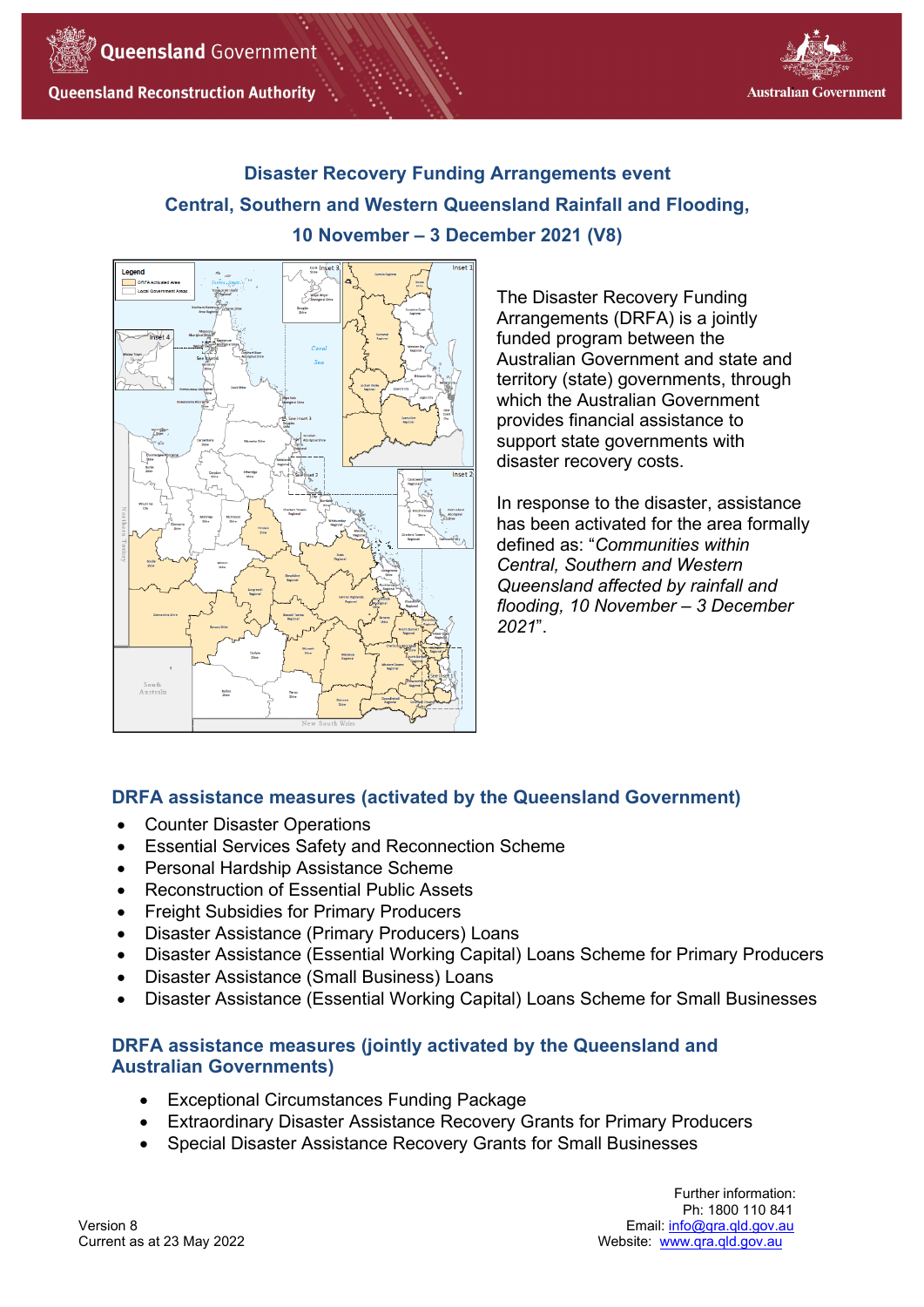



# **Activated areas and assistance measures**

| Local<br><b>Government</b>                  | <b>Counter</b><br><b>Disaster</b><br><b>Operations</b> | <b>Essential</b><br><b>Services</b><br><b>Safety and</b><br><b>Reconnection</b><br><b>Scheme</b> | <b>Personal</b><br><b>Hardship</b><br><b>Assistance</b><br><b>Scheme</b> | <b>Reconstruction</b><br>of Essential<br><b>Public Assets</b> | Freight<br><b>Subsidies</b><br>for Primary<br>Producer | <b>Disaster Assistance Loans</b><br>for: |                                 | <b>Disaster Assistance</b><br>(Essential Working Capital)<br><b>Loans Scheme for:</b> |                                 | <b>Extraordinary</b><br><b>Disaster</b><br><b>Assistance</b><br><b>Recovery</b> | <b>Special</b><br><b>Disaster</b><br><b>Assistance</b><br><b>Recovery</b> |
|---------------------------------------------|--------------------------------------------------------|--------------------------------------------------------------------------------------------------|--------------------------------------------------------------------------|---------------------------------------------------------------|--------------------------------------------------------|------------------------------------------|---------------------------------|---------------------------------------------------------------------------------------|---------------------------------|---------------------------------------------------------------------------------|---------------------------------------------------------------------------|
| Area                                        |                                                        |                                                                                                  |                                                                          |                                                               |                                                        | Primary<br><b>Producer</b>               | <b>Small</b><br><b>Business</b> | <b>Primary</b><br><b>Producer</b>                                                     | <b>Small</b><br><b>Business</b> | <b>Grants for</b><br><b>Primary</b><br><b>Producers</b>                         | <b>Grants for</b><br><b>Small</b><br><b>Business</b>                      |
| <b>Balonne Shire</b><br>Council             | $\checkmark$<br>Activated<br>17/12/21                  |                                                                                                  |                                                                          | $\checkmark$<br>Activated<br>17/12/21                         | $\checkmark$<br>Activated<br>15/03/22                  | $\checkmark$<br>Activated<br>15/03/22    |                                 | $\checkmark$<br>Activated<br>15/03/22                                                 |                                 | $\checkmark$<br>Activated<br>22/05/22                                           |                                                                           |
| <b>Banana Shire</b><br>Council              | ✓<br>Activated<br>02/12/21                             |                                                                                                  |                                                                          | ✓<br>Activated<br>02/12/21                                    | ✓<br>Activated<br>17/12/21                             | ✓<br>Activated<br>17/12/21               |                                 | ✓<br>Activated<br>17/12/21                                                            |                                 | $\checkmark$<br>Activated<br>27/12/21                                           |                                                                           |
| <b>Barcaldine</b><br>Regional<br>Council    | ✓<br>Activated<br>02/12/21                             |                                                                                                  |                                                                          | $\checkmark$<br>Activated<br>02/12/21                         |                                                        |                                          |                                 |                                                                                       |                                 |                                                                                 |                                                                           |
| Barcoo Shire<br>Council                     | $\checkmark$<br>Activated<br>17/11/21                  |                                                                                                  |                                                                          | ✓<br>Activated<br>17/11/21                                    |                                                        |                                          |                                 |                                                                                       |                                 |                                                                                 |                                                                           |
| Blackall-<br>Tambo<br>Regional<br>Council   | $\checkmark$<br>Activated<br>17/11/21                  |                                                                                                  |                                                                          | ✓<br>Activated<br>17/11/21                                    |                                                        |                                          |                                 |                                                                                       |                                 |                                                                                 |                                                                           |
| <b>Boulia Shire</b><br>Council              | $\checkmark$<br>Activated<br>17/11/21                  |                                                                                                  |                                                                          | ✓<br>Activated<br>17/11/21                                    |                                                        |                                          |                                 |                                                                                       |                                 |                                                                                 |                                                                           |
| Bundaberg<br>Regional<br>Council            | ✓<br>Activated<br>19/01/22                             |                                                                                                  |                                                                          | ✓<br>Activated<br>19/01/22                                    | $\checkmark$<br>Activated<br>09/12/21                  | ✓<br>Activated<br>09/12/21               |                                 | $\checkmark$<br>Activated<br>09/12/21                                                 |                                 | $\checkmark$<br>Activated<br>27/12/21                                           |                                                                           |
| Central<br>Highlands<br>Regional<br>Council | ✓<br>Activated<br>09/12/21                             |                                                                                                  |                                                                          | ✓<br>Activated<br>09/12/21                                    |                                                        |                                          |                                 |                                                                                       |                                 |                                                                                 |                                                                           |
| Diamantina<br><b>Shire Council</b>          | $\checkmark$<br>Activated<br>17/11/21                  |                                                                                                  |                                                                          | ✓<br>Activated<br>17/11/21                                    |                                                        |                                          |                                 |                                                                                       |                                 |                                                                                 |                                                                           |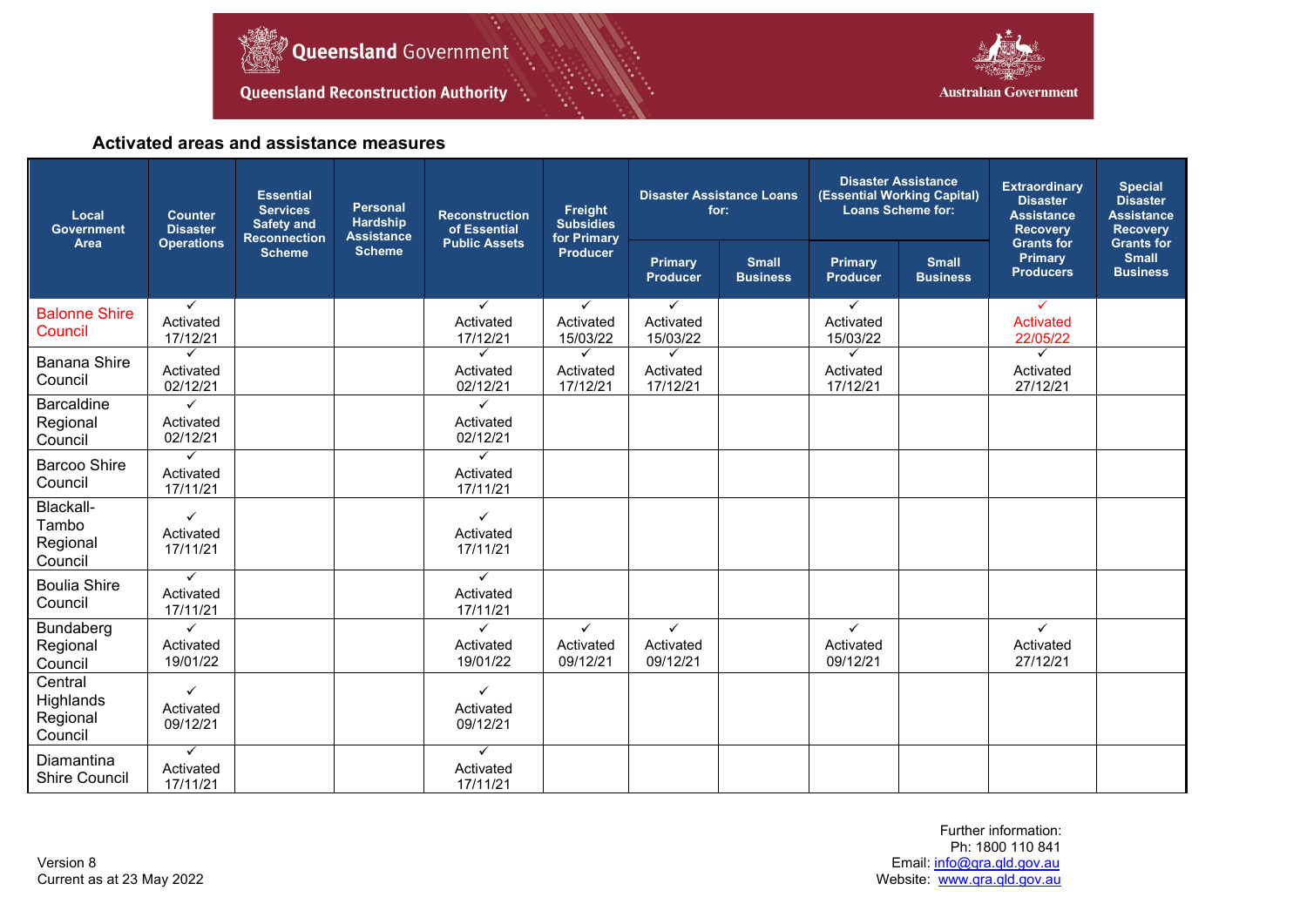



**Queensland Reconstruction Authority** 

۰,

| Local<br><b>Government</b><br>Area    | <b>Counter</b><br><b>Disaster</b><br><b>Operations</b> | <b>Essential</b><br><b>Services</b><br><b>Safety and</b><br><b>Reconnection</b> | <b>Personal</b><br><b>Hardship</b><br><b>Assistance</b> | Freight<br><b>Reconstruction</b><br><b>Subsidies</b><br>of Essential<br>for Primary<br><b>Public Assets</b> |                                       | <b>Disaster Assistance Loans</b><br>for: |                                       | <b>Disaster Assistance</b><br>(Essential Working Capital)<br><b>Loans Scheme for:</b> |                                 | <b>Extraordinary</b><br><b>Disaster</b><br><b>Assistance</b><br><b>Recovery</b><br><b>Grants for</b> | <b>Special</b><br><b>Disaster</b><br><b>Assistance</b><br><b>Recovery</b><br><b>Grants for</b> |
|---------------------------------------|--------------------------------------------------------|---------------------------------------------------------------------------------|---------------------------------------------------------|-------------------------------------------------------------------------------------------------------------|---------------------------------------|------------------------------------------|---------------------------------------|---------------------------------------------------------------------------------------|---------------------------------|------------------------------------------------------------------------------------------------------|------------------------------------------------------------------------------------------------|
|                                       |                                                        | <b>Scheme</b>                                                                   | <b>Scheme</b>                                           |                                                                                                             | <b>Producer</b>                       | Primary<br><b>Producer</b>               | <b>Small</b><br><b>Business</b>       | Primary<br><b>Producer</b>                                                            | <b>Small</b><br><b>Business</b> | <b>Primary</b><br><b>Producers</b>                                                                   | <b>Small</b><br><b>Business</b>                                                                |
| <b>Flinders Shire</b><br>Council      | $\checkmark$<br>Activated<br>17/12/21                  |                                                                                 |                                                         | ✓<br>Activated<br>17/12/21                                                                                  |                                       |                                          |                                       |                                                                                       |                                 |                                                                                                      |                                                                                                |
| Goondiwindi<br>Regional<br>Council    | ✓<br>Activated<br>02/12/21                             | $\checkmark$ 1<br>Activated<br>02/12/21                                         | $\checkmark$ 1<br>Activated<br>02/12/21                 | ✓<br>Activated<br>02/12/21                                                                                  | $\checkmark$<br>Activated<br>09/12/21 | $\checkmark$<br>Activated<br>09/12/21    | $\checkmark$<br>Activated<br>09/12/21 | $\checkmark$<br>Activated<br>09/12/21                                                 | ✓<br>Activated<br>09/12/21      | $\checkmark$<br>Activated<br>27/12/21                                                                | $\checkmark$<br>Activated<br>27/12/21                                                          |
| Gympie<br>Regional<br>Council         | $\checkmark$<br>Activated<br>19/01/22                  |                                                                                 |                                                         | ✓<br>Activated<br>19/01/22                                                                                  |                                       |                                          |                                       |                                                                                       |                                 |                                                                                                      |                                                                                                |
| <b>Isaac Regional</b><br>Council      | $\checkmark$<br>Activated<br>01/02/22                  |                                                                                 |                                                         | $\checkmark$<br>Activated<br>01/02/22                                                                       |                                       |                                          |                                       |                                                                                       |                                 |                                                                                                      |                                                                                                |
| Lockyer Valley<br>Regional<br>Council | Activated<br>02/12/21                                  |                                                                                 |                                                         | Activated<br>02/12/21                                                                                       | ✓<br>Activated<br>09/12/21            | $\checkmark$<br>Activated<br>09/12/21    |                                       | $\checkmark$<br>Activated<br>09/12/21                                                 |                                 | $\checkmark$<br>Activated<br>27/12/21                                                                |                                                                                                |
| Longreach<br>Regional<br>Council      | $\checkmark$<br>Activated<br>09/12/21                  |                                                                                 |                                                         | ✓<br>Activated<br>09/12/21                                                                                  |                                       |                                          |                                       |                                                                                       |                                 |                                                                                                      |                                                                                                |
| Maranoa<br>Regional<br>Council        | $\checkmark$<br>Activated<br>02/12/21                  |                                                                                 |                                                         | $\checkmark$<br>Activated<br>02/12/21                                                                       |                                       |                                          |                                       |                                                                                       |                                 |                                                                                                      |                                                                                                |
| Murweh Shire<br>Council               | $\checkmark$<br>Activated<br>09/12/21                  |                                                                                 |                                                         | ✓<br>Activated<br>09/12/21                                                                                  |                                       |                                          |                                       |                                                                                       |                                 |                                                                                                      |                                                                                                |
| Noosa Shire<br>Council                | ✓<br>Activated<br>01/02/22                             |                                                                                 |                                                         | ✓<br>Activated<br>01/02/22                                                                                  |                                       |                                          |                                       |                                                                                       |                                 |                                                                                                      |                                                                                                |
| North Burnett<br>Regional<br>Council  | $\checkmark$<br>Activated<br>14/01/22                  |                                                                                 |                                                         | $\checkmark$<br>Activated<br>14/01/22                                                                       |                                       |                                          |                                       |                                                                                       |                                 |                                                                                                      |                                                                                                |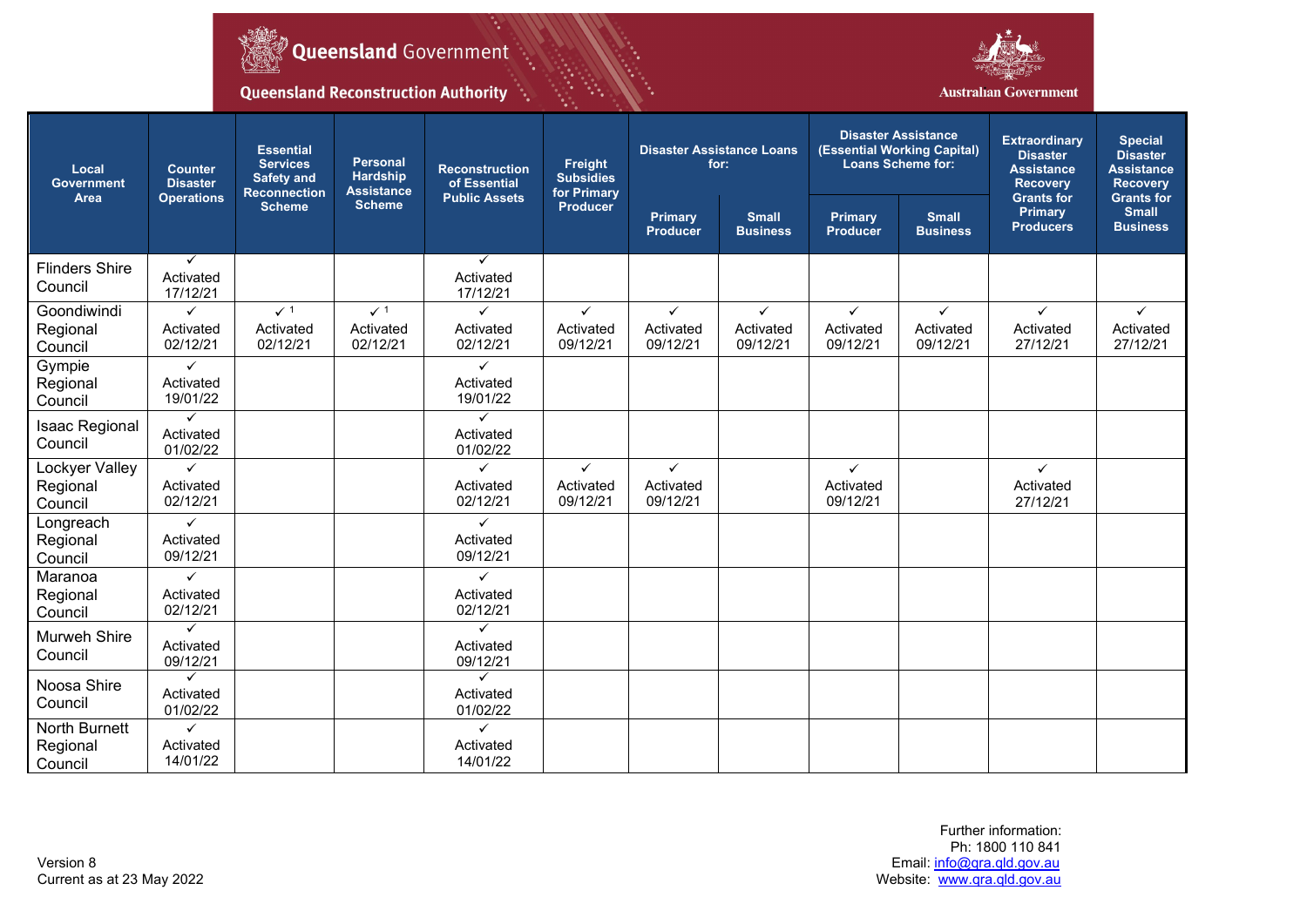



Queensland Reconstruction Authority (1)

| Local<br>Government<br>Area              | <b>Counter</b><br><b>Disaster</b><br><b>Operations</b> | <b>Essential</b><br><b>Services</b><br><b>Safety and</b><br><b>Reconnection</b> | <b>Personal</b><br><b>Hardship</b><br><b>Assistance</b> | Freight<br><b>Reconstruction</b><br><b>Subsidies</b><br>of Essential<br>for Primary<br><b>Public Assets</b> |                                       | <b>Disaster Assistance Loans</b><br>for: |                                 | <b>Disaster Assistance</b><br>(Essential Working Capital)<br><b>Loans Scheme for:</b> |                                 | <b>Extraordinary</b><br><b>Disaster</b><br><b>Assistance</b><br><b>Recovery</b><br><b>Grants for</b> | <b>Special</b><br><b>Disaster</b><br><b>Assistance</b><br><b>Recovery</b><br><b>Grants for</b> |
|------------------------------------------|--------------------------------------------------------|---------------------------------------------------------------------------------|---------------------------------------------------------|-------------------------------------------------------------------------------------------------------------|---------------------------------------|------------------------------------------|---------------------------------|---------------------------------------------------------------------------------------|---------------------------------|------------------------------------------------------------------------------------------------------|------------------------------------------------------------------------------------------------|
|                                          |                                                        | <b>Scheme</b>                                                                   | <b>Scheme</b>                                           |                                                                                                             | <b>Producer</b>                       | Primary<br><b>Producer</b>               | <b>Small</b><br><b>Business</b> | Primary<br><b>Producer</b>                                                            | <b>Small</b><br><b>Business</b> | <b>Primary</b><br><b>Producers</b>                                                                   | <b>Small</b><br><b>Business</b>                                                                |
| Scenic Rim<br>Regional<br>Council        | ✓<br>Activated<br>02/12/21                             |                                                                                 |                                                         | ✓<br>Activated<br>02/12/21                                                                                  | ✓<br>Activated<br>09/12/21            | ✓<br>Activated<br>09/12/21               |                                 | ✓<br>Activated<br>09/12/21                                                            |                                 | ✓<br>Activated<br>27/12/21                                                                           |                                                                                                |
| Somerset<br>Regional<br>Council          |                                                        |                                                                                 |                                                         |                                                                                                             | ✓<br>Activated<br>19/01/22            | $\checkmark$<br>Activated<br>19/01/22    |                                 | ✓<br>Activated<br>19/01/22                                                            |                                 | ✓<br>Activated<br>20/01/22                                                                           |                                                                                                |
| South Burnett<br>Regional<br>Council     | ✓<br>Activated<br>02/12/21                             |                                                                                 |                                                         | ✓<br>Activated<br>02/12/21                                                                                  | ✓<br>Activated<br>09/12/21            | $\checkmark$<br>Activated<br>09/12/21    |                                 | ✓<br>Activated<br>09/12/21                                                            |                                 | ✓<br>Activated<br>27/12/21                                                                           |                                                                                                |
| Southern<br>Downs<br>Regional<br>Council | ✓<br>Activated<br>17/11/21                             |                                                                                 |                                                         | ✓<br>Activated<br>17/11/21                                                                                  | Activated<br>09/12/21                 | ✓<br>Activated<br>09/12/21               |                                 | ✓<br>Activated<br>09/12/21                                                            |                                 | ✓<br>Activated<br>27/12/21                                                                           |                                                                                                |
| Toowoomba<br>Regional<br>Council         | $\checkmark$<br>Activated<br>02/12/21                  |                                                                                 |                                                         | $\checkmark$<br>Activated<br>02/12/21                                                                       | $\checkmark$<br>Activated<br>09/12/21 | $\checkmark$<br>Activated<br>09/12/21    |                                 | $\checkmark$<br>Activated<br>09/12/21                                                 |                                 | ✓<br>Activated<br>27/12/21                                                                           |                                                                                                |
| Western<br>Downs<br>Regional<br>Council  | ✓<br>Activated<br>09/12/21                             |                                                                                 |                                                         | Activated<br>09/12/21                                                                                       | Activated<br>09/12/21                 | ✓<br>Activated<br>09/12/21               |                                 | ✓<br>Activated<br>09/12/21                                                            |                                 | ✓<br>Activated<br>27/12/21                                                                           |                                                                                                |

*1. The PHAS and ESSRS for Goondiwindi Regional Council is limited to specified areas – refer t[o https://www.qld.gov.au/community/disasters-emergencies/disasters.](https://www.qld.gov.au/community/disasters-emergencies/disasters) V8 in red*

# **Exceptional Category D assistance measures**

| <b>DRFA Category</b> | Package Type                             | <b>Assistance Measure</b>                                                                   |  |  |  |  |  |
|----------------------|------------------------------------------|---------------------------------------------------------------------------------------------|--|--|--|--|--|
|                      | Extraordinary disaster assistance grants | Category D grants for primary producers of up to \$50,000                                   |  |  |  |  |  |
|                      | Local Recovery and Resilience Grant      | Funding to support recovery and resilience activities in Goondiwindi Regional Council area. |  |  |  |  |  |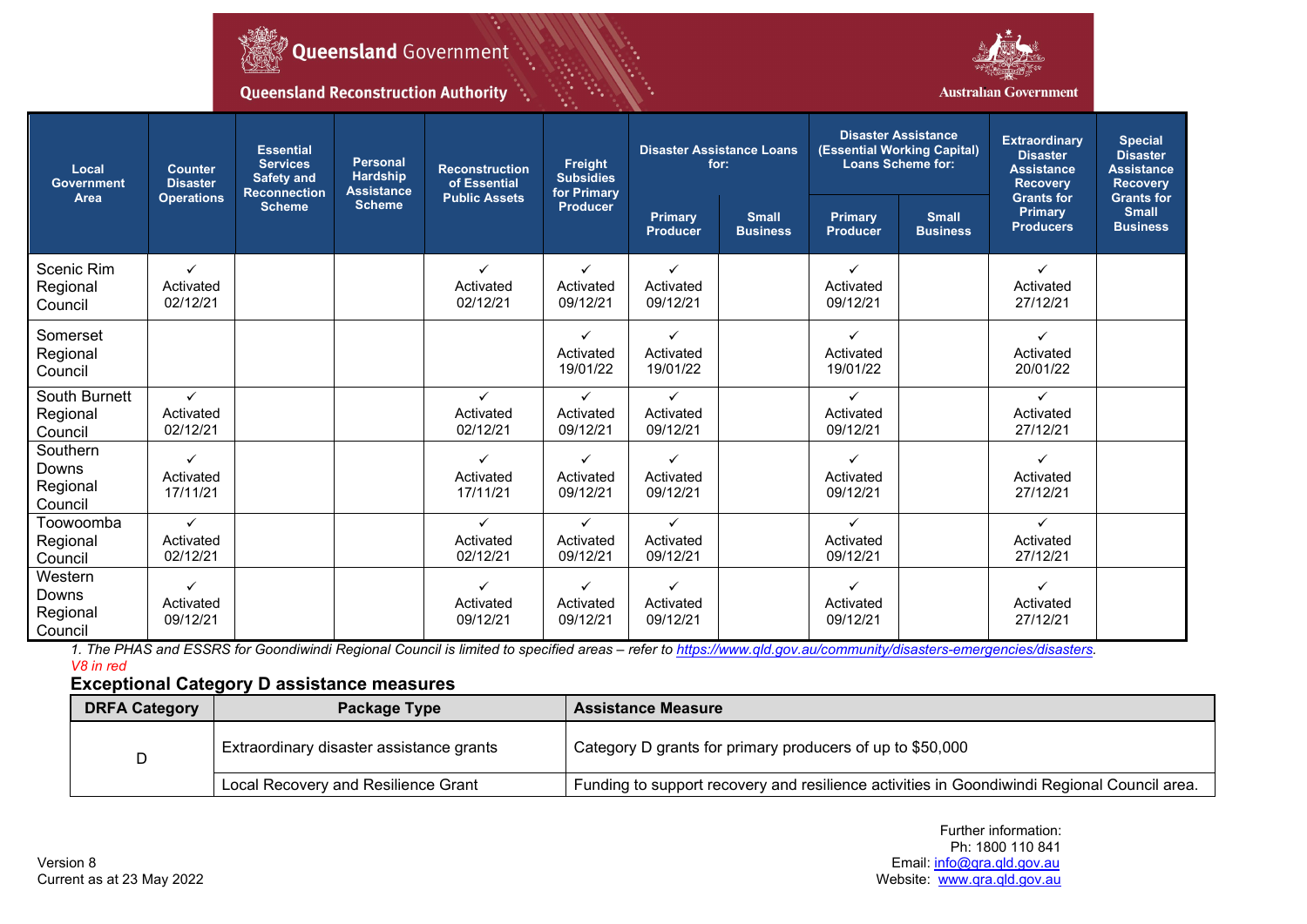



# **DRFA ASSISTANCE MEASURES ACTIVATED**

# *Assistance for individuals:*

## *Personal Hardship Assistance Scheme*

To alleviate personal hardship and distress.

- Emergency Hardship Assistance Grant provides assistance as a contribution to support people directly impacted by an eligible disaster to meet their immediate essential needs for food, clothing, medical supplies or temporary accommodation.
- Essential Services Hardship Assistance provides assistance for people directly impacted by an eligible disaster to meet their immediate needs where they have experienced the loss of one or more essential services for more than five days.
- Essential Household Contents Grant provides a contribution towards replacing or repairing essential household contents, such as beds, linen and whitegoods that have been lost or damaged by an eligible disaster.
- Structural Assistance Grant provides a contribution towards repairs or replacement of a dwelling damaged by an eligible disaster, to return it to a safe, habitable and secure condition.

# *Essential Services Safety and Reconnection Scheme*

To assist residents with the inspection and reconnection of essential services that have been damaged by an eligible disaster. The scheme provides financial assistance to individuals and families as a contribution towards safety inspections of and repairs to residential essential services (i.e. electricity, gas, water and sewerage) damaged by an eligible disaster.

Contact Department of Communities, Housing and Digital Economy on 1800 173 349 or [www.chde.qld.gov.au](http://www.chde.qld.gov.au/)

## *Assistance for primary producers*

## *Disaster Assistance (Primary Producers) Loans*

Concessional interest rate loans to assist primary producers whose assets have been significantly damaged by an eligible disaster, to recover and return to viable operations.

*Disaster Assistance (Essential Working Capital) Loans Scheme for Primary Producers*

Concessional interest rate loans to primary producers who have suffered a significant loss of income as a result of an eligible disaster by providing the essential working capital required to continue business operations.

## *Extraordinary Disaster Assistance Recovery Grants - Primary Producers*

Grants for primary producers who have suffered direct damage caused by an eligible disaster. Grants are aimed at covering the cost of clean-up and reinstatement, but not at providing compensation for losses.

Contact Queensland Rural and Industry Development Authority on 1800 623 946 or [www.qrida.qld.gov.au](http://www.qrida.qld.gov.au/)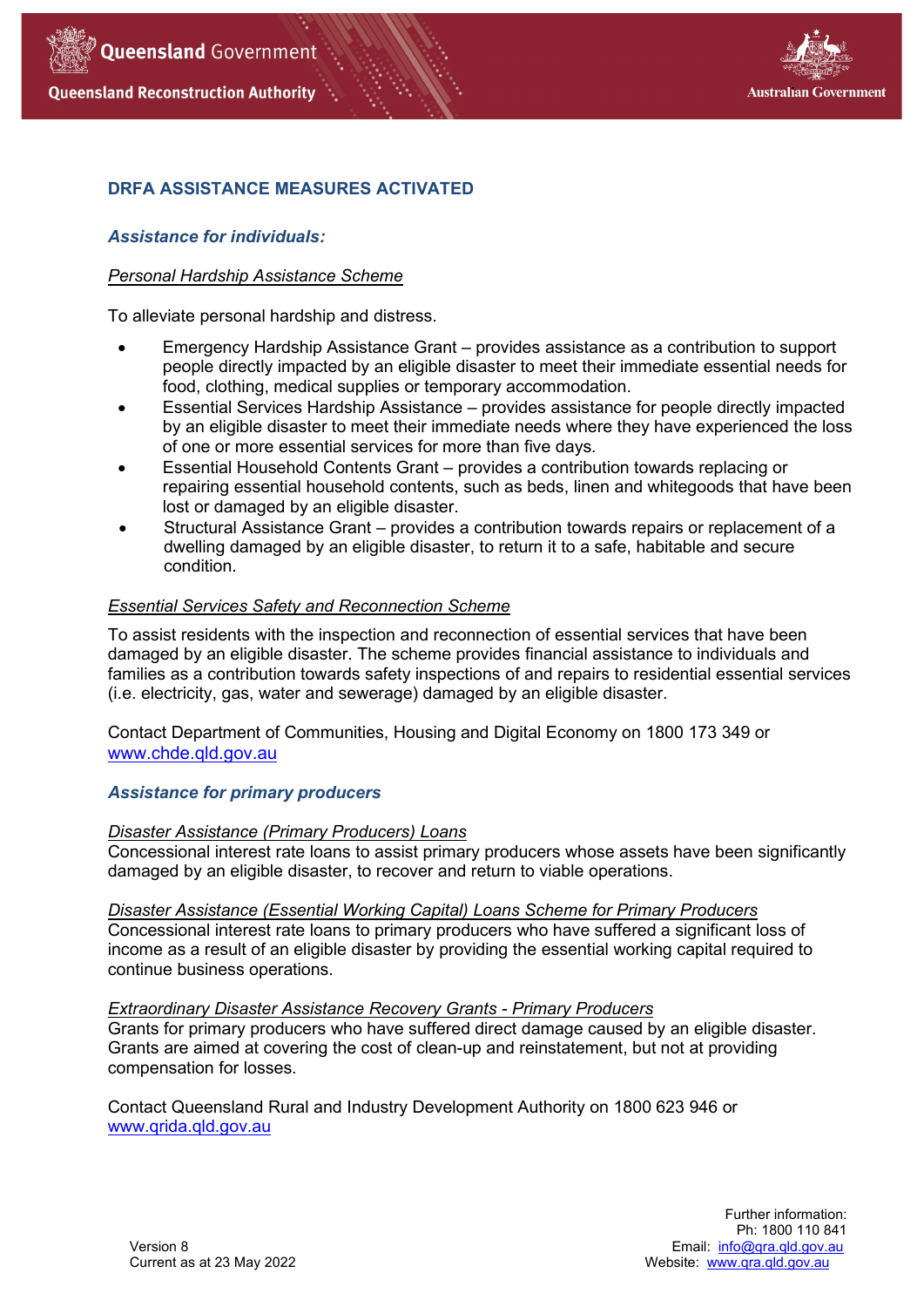



# *Freight Subsidies for Primary Producers*

To assist primary producers impacted by an eligible disaster with the transport of livestock, fodder or water for livestock, building, fencing equipment or machinery to the primary producer's home property.

Contact Department of Agriculture and Fisheries on 13 25 23 or [www.daf.qld.gov.au](http://www.daf.qld.gov.au/)

# *Assistance for small business:*

## *Disaster Assistance (Small Business) Loans*

Concessional interest rate loans to assist small businesses whose assets have been significantly damaged by an eligible disaster, to recover and return to viable operations.

#### *Disaster Assistance (Essential Working Capital) Loans Scheme for Small Business*

Concessional interest rate loans to assist small businesses that have suffered a significant loss of income as a consequence of an eligible disaster, by providing a concessional loan for essential working capital required to continue business operations.

#### *Special Disaster Assistance Recovery Grants – Small Business*

Grants for small businesses who have suffered direct damage caused by an eligible disaster. Grants are aimed at covering the cost of clean-up and reinstatement, but not at providing compensation for losses.

Contact Queensland Rural and Industry Development Authority on 1800 623 946 or [www.qrida.qld.gov.au](http://www.qrida.qld.gov.au/)

## *Assistance for state and local governments:*

## *Counter Disaster Operations*

To assist local governments and state agencies to undertake activities that alleviate personal hardship and distress, address the immediate needs of individuals and protect the general public, immediately prior to, during or immediately after an eligible disaster.

Contact Queensland Reconstruction Authority on 1800 110 841 or [www.qra.qld.gov.au](http://www.qra.qld.gov.au/)

# *Reconstruction of Essential Public Assets (including Emergency Works and Immediate Reconstruction)*

• Emergency Works

To assist local governments and state agencies to undertake urgent activities necessary following an eligible disaster to temporarily restore an eligible essential public asset to enable it to operate/be operated at an acceptable level of efficiency to support the immediate recovery of a community.

• Immediate Reconstruction Works

To assist state agencies or local governments to immediately and permanently reconstruct damaged essential public assets to pre-disaster function immediately after the eligible disaster. Reconstruction of Essential Public Assets are works undertaken by local governments and state agencies and to reconstruct damaged essential public assets to pre-disaster function.